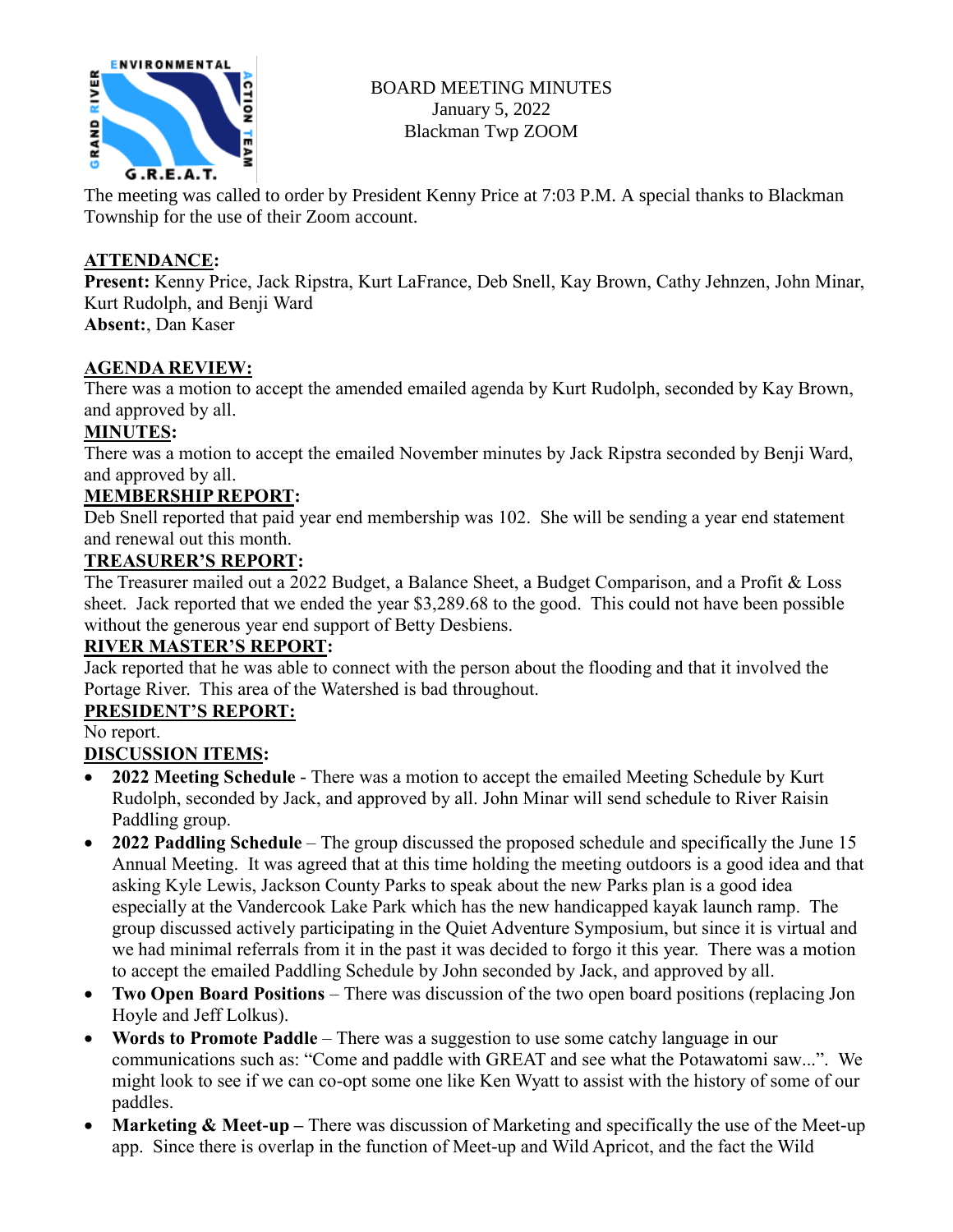Apricot needs to be renewed at this time, there was a motion made by Kurt Rudolph and seconded by Kay to renew Wild Apricot for a 1 year period. Everyone approved. Benji suggested placing Paddle information in the Ann Arbor Observer. Others suggested Experience Jackson's website and in the Jackson Blazer.

#### **Standing Committees:**

**Communication/Newsletter:** Deb is working on the new version of the Newsletter to be emailed out by the January 15 with hyperlinks for more detailed information. The format will be similar to the Jackson County Conservation District monthly email.

**Finances:** No report. **Activities & Calendar:** No report. **Education & Advocacy:** No report. **Annual Cleanup:** No report. **Nominations:** No report. **GREAT Equipment:** No report. **River Debris Removal:** see above **GREAT land and building:** No report.

#### **AD HOC COMMITTEES:**

**Grand River Trail Map and Booklet:** No report. **Water Trail:** No report.

#### **RELATED GROUPS:**

**Watershed Council**: No report. **Earth Day:** No report. **JCCD:**. No report.

#### **UNFINISHED BUSINESS:**

There was no unfinished business. **NEW BUSINESS:** There was no new business.

The next monthly meeting will be on be February 2 at 7:PM and likely via Zoom.

#### **ADJOURNMENT:**

The meeting was adjourned at 8:45 and Kenny wanted it noted that the meeting was held in record time.

Kurt Rudolph, Recorder of Minutes

*The mission of GREAT is to promote the protection and preservation of the Grand River Watershed through activities and educational programs.*